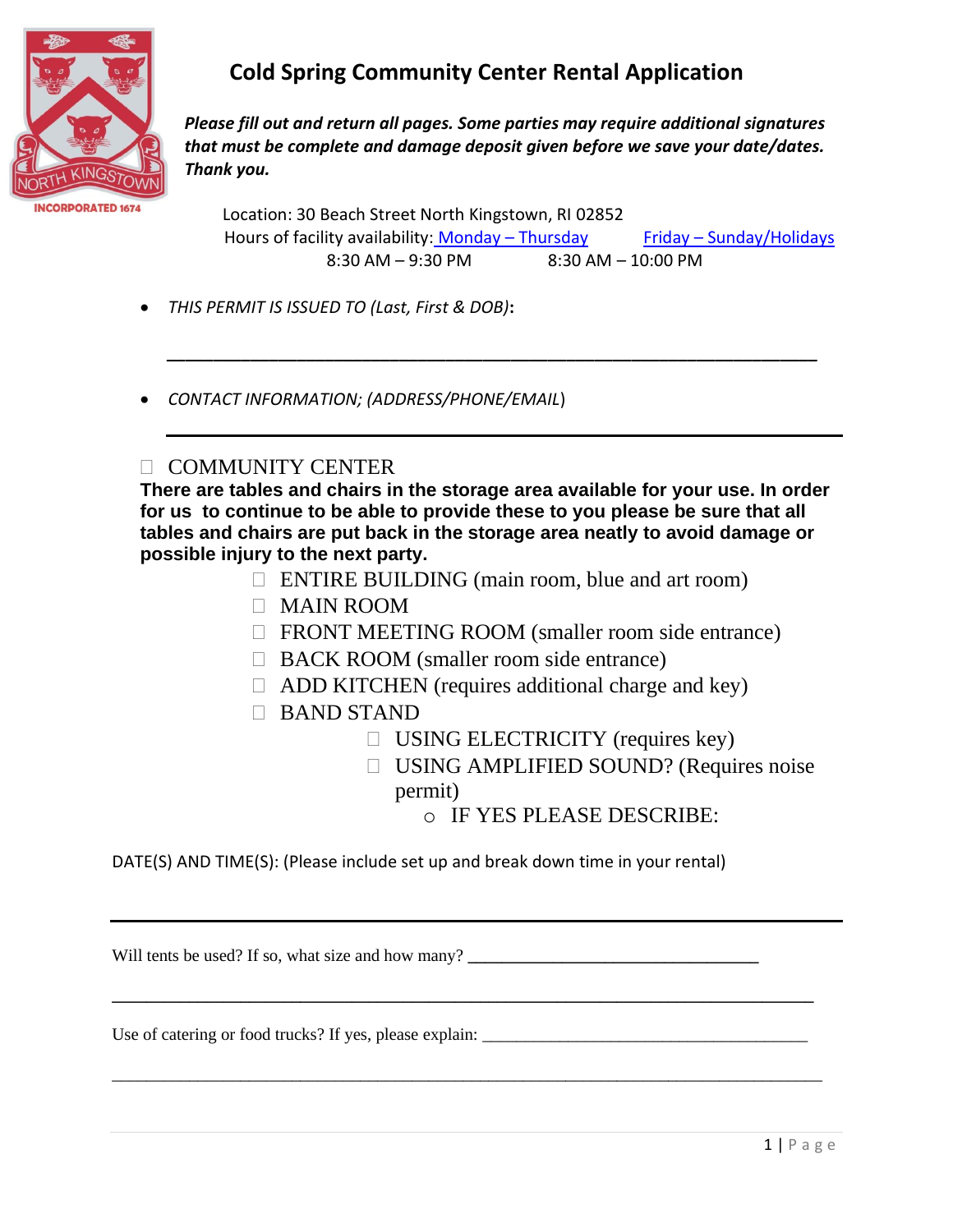

*Circle one* 

• Is this event Public (anyone can attend/purchase tickets) or Private (birthday party, baby shower etc.)

• *DESCRIPTION OF EVENT & APPROX NUMBER OF PEOPLE EXPECTED TO ATTEND* 

**\_\_\_\_\_\_\_\_\_\_\_\_\_\_\_\_\_\_\_\_\_\_\_\_\_\_\_\_\_\_\_\_\_\_\_\_\_\_\_\_\_\_\_\_\_\_\_\_\_\_\_\_\_\_\_\_\_\_\_\_\_\_\_\_\_\_\_\_\_\_\_\_\_\_\_\_\_\_**

**\_\_\_\_\_\_\_\_\_\_\_\_\_\_\_\_\_\_\_\_\_\_\_\_\_\_\_\_\_\_\_\_\_\_\_\_\_\_\_\_\_\_\_\_\_\_\_\_\_\_\_\_\_\_\_\_\_\_\_\_\_\_\_\_\_\_\_\_\_\_\_\_\_\_\_\_\_\_**

### (Additional notifications are to be required for parties over 50)

*Office use only*

Date received in Recreation office:

*Please note: no public entertainment without additional licensing, if using food vendor please contact the Town Clerks Office to be sure they are licensed through the Town. Bounce houses and alcohol require additional insurances; proof must be provided to the Recreation Department. In addition, you will need to apply for a Managers Permit and possibly Town Council Approval. See ordinance Sec. 12-1 (c). - Alcoholic beverages in public places.* 

*The Recreation Department needs to have all contact information on service providers involved in your event. This includes but is not limited to any caterer, DJ or band, florist, event planner, bartender, photographer or external deliveries planned.*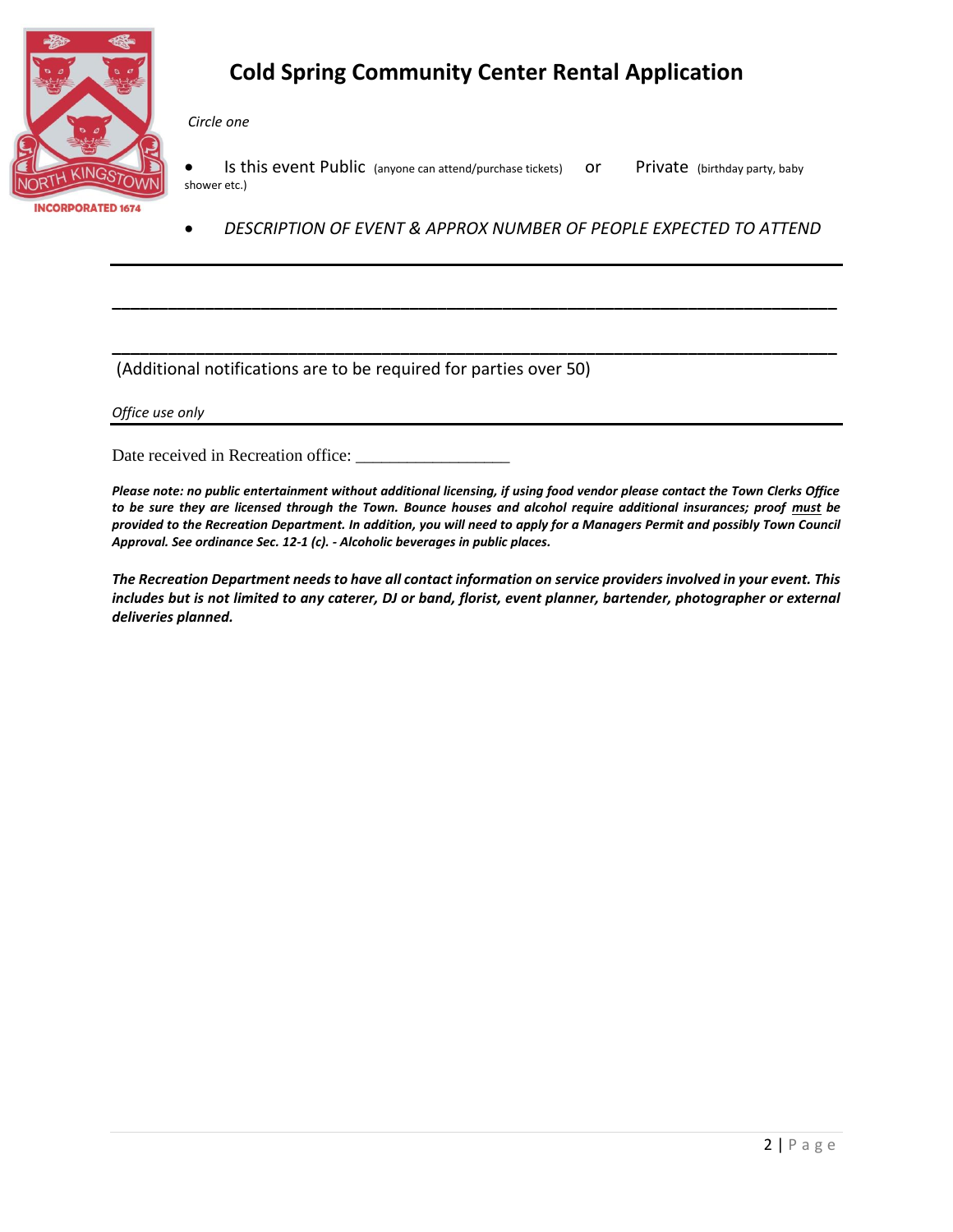

### **Permitting**

• Completed permit required with deposits to the Recreation Department. The office will date the permit upon receiving.

**INCORPORATED 1674** 

• Upon receiving the permit, the Recreation Department may require additional permitting or licensing. Recreation may also need a sign off from all or a combination of: the Police Department, the Town Clerks Office, the Town Managers Office, the Fire Department, the Department of Public Works, the Planning and Building Department. If any additional permitting is required, *the renter is responsible for all fees or invoices incurred.* The renter is responsible for obtaining all signatures from all necessary departments to have their permit approved by the Recreation Department.

- The Recreation Department will hold the date for 2 weeks while the renter obtains all signatures. If extenuating circumstances occur, please communicate with the Recreation Department and we will allow ONE additional week. Please be mindful that some of the permits that you may need from the Clerk's office may require Town Council approval. Please allow enough time to get required license applications on a council agenda. See<http://www.northkingstown.org/calendar.aspx> for the Town Council Meeting schedules.
- All additional licenses, insurances, rentals, permits and details must be in place and copies delivered to the Recreation Department prior to date of function. Payments must be made in full prior to picking up the keys to the facility.
- **No alcohol is permitted on any Town property without additional insurances and permissions.**

Due to the conditions of your rental, you must have the following departments sign off on your event. As a reminder this may require additional permitting and/or cost at the renter's expense. Please contact all departments indicated below for additional requirements or a sign off for no additional requirements needed.

- $\Box$  Town Clerks/TC Meeting Date:
	- o **[rpires@northkingstown.org](mailto:rpires@northkingstown.org) 401-294-3331 x 123**
- **Planning** :
	- o **[bgagnonglasberg@northkingstown.org](mailto:bgagnonglasberg@northkingstown.org) 401-294-3331 x311**

#### **Building:\_\_\_\_\_\_\_\_\_\_\_\_\_\_\_\_\_\_\_\_\_\_\_\_\_\_\_\_\_\_\_\_\_\_\_\_\_\_\_\_\_\_\_\_\_\_\_\_\_\_\_\_\_\_\_\_\_\_\_\_\_\_\_\_\_**

 **[sgavitt@northkingstown.org](mailto:sgavitt@northkingstown.org) 401-294-3331 x 303**

- **North Kingstown Police** 
	- o **[jmaccoy@northkingstown.org](mailto:jmaccoy@northkingstown.org) 401-294-3316** o
- **North Kingstown Fire Department** 
	- o **[gpariseault@northkingstown.org](mailto:gpariseault@northkingstown.org) 401-294-3346**

**Town Manger Permit \_\_\_ General Liability Insurance\_\_\_ Raffle Permit from State Police\_\_\_\_\_\_**

o **https://risp.ri.gov/cgu/index.php**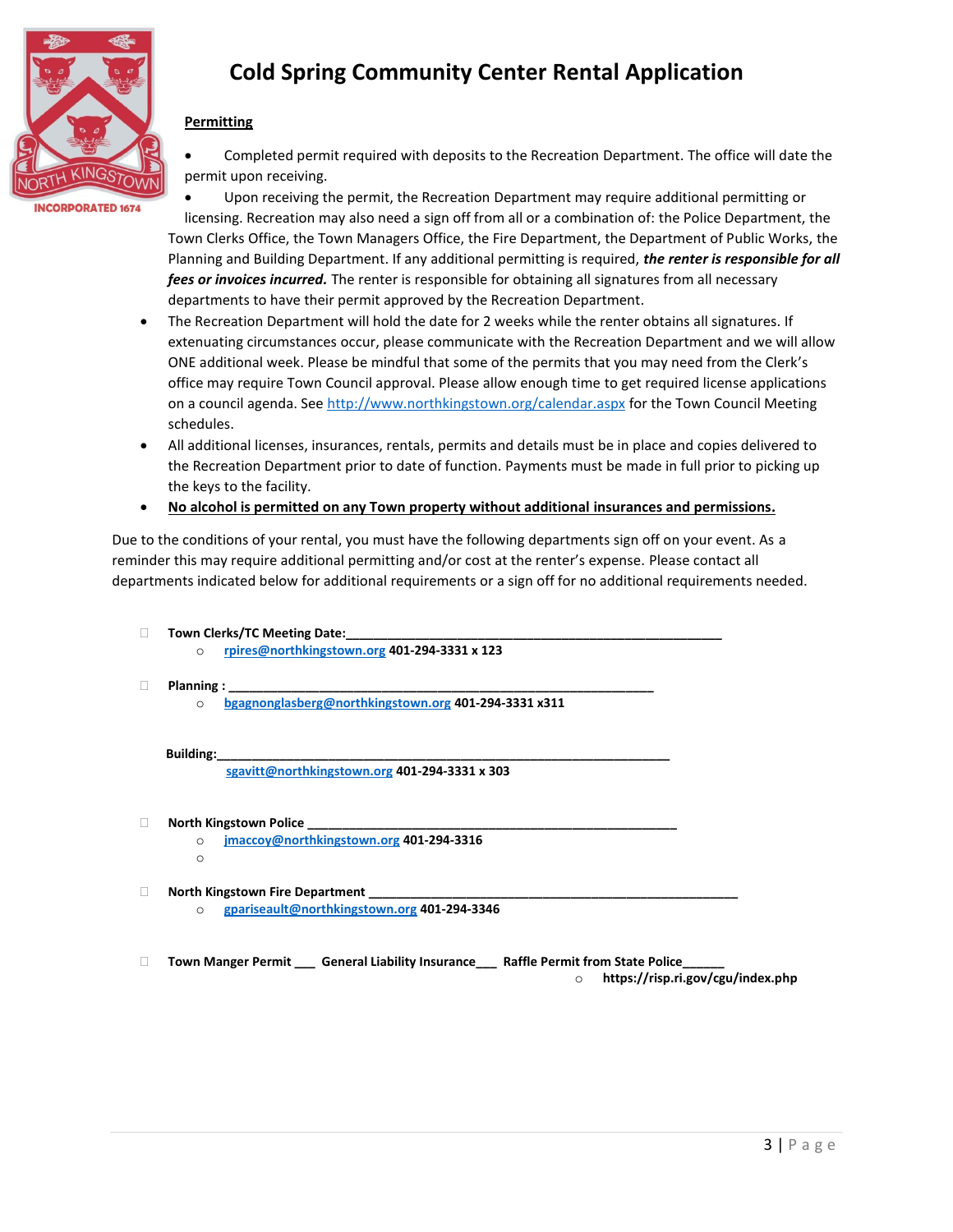

#### **Community Center Policy**

**INCORPORATED 1674** 

*What to know before you go* **Upon signature you are agreeing to these terms and will be held responsible.**

#### **Trash Pickup**

Requires additional Request Form. When having an outdoor event that the attendance is expected to be over 100 you will be responsible for trash. You as the renter have the option to take your own trash and dispose of it on your own OR to have the Facilities/ Public Works Staff dispose of the trash for you. You as the renter are responsible for disposal of all trash in all areas of your rental. Dumpster on premises is for the trash from INSIDE the Cold Spring Community Center ONLY. The rates are per day for town disposal, breakdown as follows:

- Weekday or weeknight (nonholiday) \$50.00
- Holiday/Weekend \$100.00

**Memorial Day to Labor Day restrictions** (these restrictions are based on ONE event, if multiple events occurring at the same time the parking limitations will be lessened):

- Weekday Events 9am-5pm
	- o No parking to the left-hand side (beach side)
	- o Parking is limited to the 20 spots in the Community Center Parking Lot
	- o Parking at the Senior Center will not be permitted
- Weekday Events starting at 5pm or later (after Senior Center is closed)
	- o Limited to 40 parking spaces on the left-hand side \*less than half of the (beach side) lot
	- $\circ$  Parking is limited to 75 spots to the right-hand side (including the community center and the senior center parking lot)
- Weekend Events 9am-5pm (while senior center is closed)
	- o No parking to the left-hand side (beach side)
	- o Parking is limited to 75 spots to the right-hand side (including the community center and the senior center parking lot)
- Weekend Events starting 5pm or later (while senior center is closed)
	- $\circ$  Limited to 40 parking spaces on the left-hand side \*less than half of the (beach side) lot
	- o Parking is limited to 75 spots to the right-hand side (including the community center and the senior center parking lot)

#### **Miscellaneous**

- Community events such as the Blood Drives and State Medicare educational sessions must make deposit but are free of charge for rental to service community. These events cannot charge for entrance or make a profit.
- The facility is not to be used for anything other than what is stated on permit.
- The time requested for your function is listed on your permit. Do not exceed this time, others may be using the facility before and after you.
- Be respectful of the other parties, this is a community space and there are several rooms available. To avoid 'sharing' the building you are able to rent the facility in its entirety. If there is a mess or damage upon your entrance it is your responsibility to contact the Recreation Department or email photos. (recreationsecretary@northkingstown.org/401-268-1540)
- The capacity of the building is a maximum of 170 persons FIRE MARSHALL. DO NOT exceed this number.
- If your event includes a raffle the recreation department needs a copy of the permit issued by the Rhode Island State Police.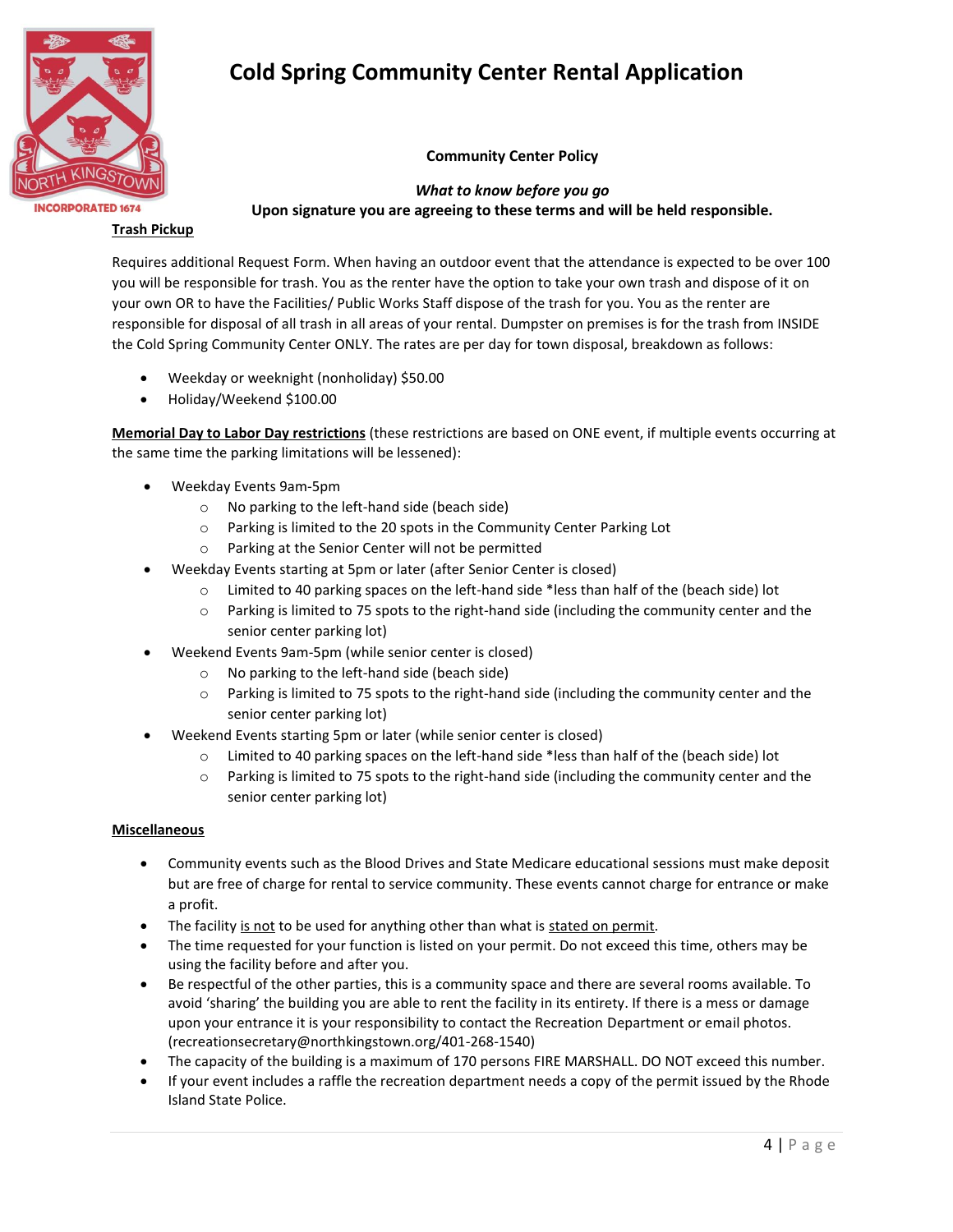

• Please make sure the noise is kept at a minimum. The Community Center is located in a neighborhood and by the water where sound will travel. Any amplified sound requires a noise permit.

The Town of North Kingstown is not responsible for any items lost, forgotten or stolen at the Community Center or its premises. It is the renter's responsibility to take all items with them at the end of the event.

• Renter can cancel at any time but will only be refunded all deposits if cancelled prior to one week of the event.

• Shuttles can be acquired through the North Kingstown Recreation Department (401-268-1540) and do require a fee. The Shuttle services are based on availability of the driver as well.

#### **Keys/Access**

- Keys cannot be picked up more than TWO days before your event.
- Keys must be dropped off immediately after the closing of your event.
- There is a drop box at 100 Fairway Drive for your convenience. Office hours are 8:30am-4:30pm Monday through Friday closed on some Holidays.
- Do not give any other person or group the key that you are issued under any circumstances.
- If there is a party in the main room and you are in the side room, please use the side entrance.

#### **Concluding your event**

- Put away all tables and chairs in the designated area.
- Sweep and Mop if necessary; *(mop, broom and dustpan supplied, cleaning agents are not supplied)* then be sure to return items to storage area. There is a bleach/water cleaner for cleaning surfaces and floors. Extra toiletries provided, MUST BE USED FOR COMMUNITY CENTER
- Be sure to lock ALL windows AND doors upon departure
- In order to conserve energy and keep rental rates down, please turn heat/AC controls back to the original setting (winter 60 degrees Fahrenheit summer 70 degrees Fahrenheit).
- All areas used by your party are to be left clean. If there is a situation or problem with the condition be sure to notify us immediately. Monday through Friday non holidays 8:30am-4:30pm call 401-268-1540. After office hours, holidays or weekends please call NKPD at 401-294-3316 they will get in touch with the appropriate person to assist.
- If using the Bandstand area be sure to turn all electricity off and lock the door. Clean up stand and grassy area surrounding.
- If using the Kitchen area be sure that all the burners on the stove are off, the refrigerator is closed and everything is cleaned properly (counters, stove etc.). Leaving food crumbs and kitchen grime will result in further problems possibly preventing future use of kitchen area.
- Responsible party will be held financially responsible for any damages.
- To receive full damage deposit user MUST follow all rules and regulations as listed. User will receive deposit by mail up to one week following your event.

**In order to maintain the building and continue to provide for public use it is vital that you cooperate with all of the listed regulations. The North Kingstown Recreation Department and Public Works Department reserves the rights of refusal of future rentals if there is abuse to the property and/or any of the above regulations are not followed. Due to inclement weather or unforeseen acts causing damage to the property this could result in cancellation without notice and refunds will be provided. When signing the Community Center Policy you understand that you are responsible for the party at the facility and will adhere to all rules and regulations as stated above as well as all fees associated**

Chelsey Dumas-Gibbs\_/Chelsey Dumas-Gibbs; Recreation Director *Organization's Representative/Responsible Parties signature & date:*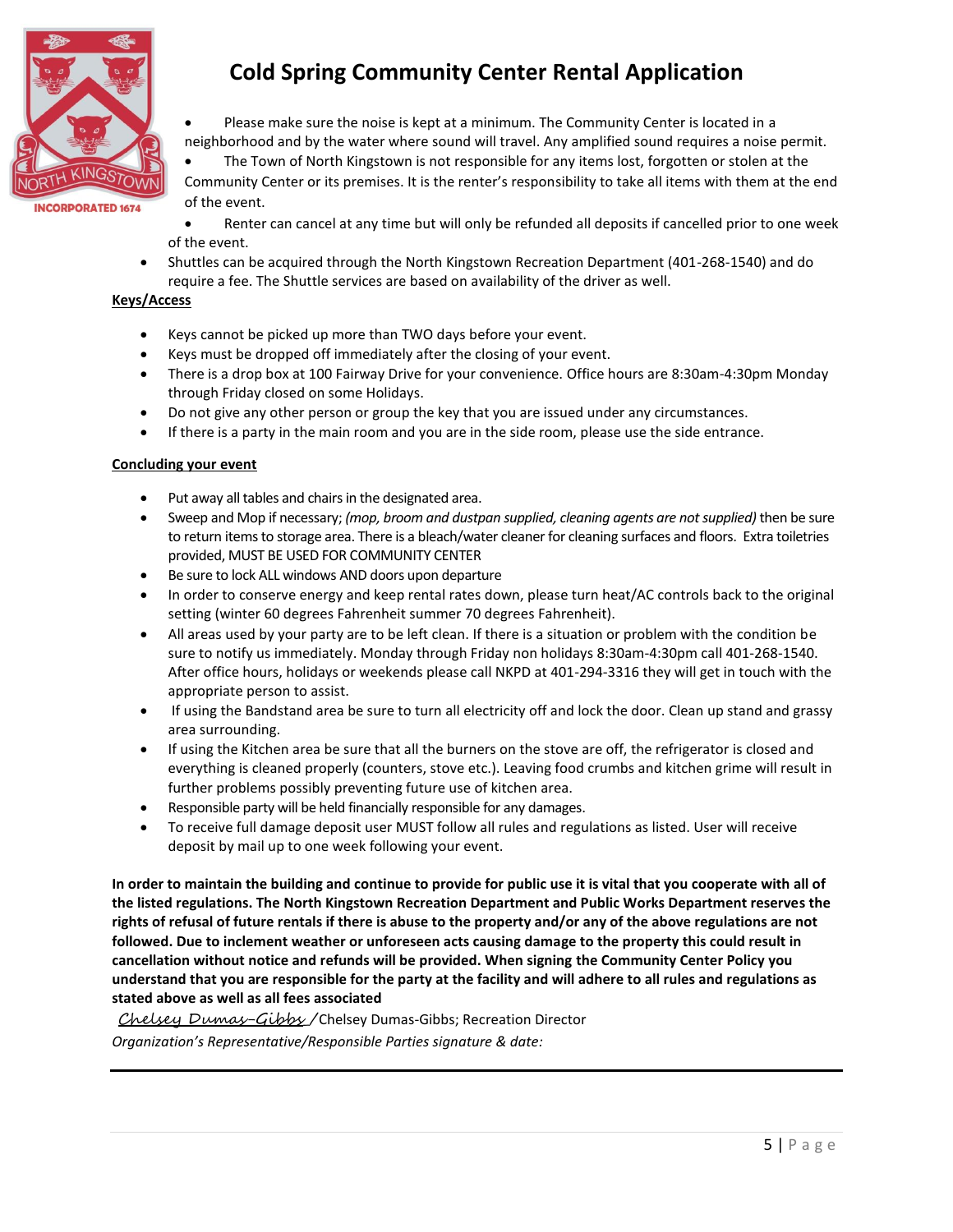

The novel coronavirus, COVID-19, has been declared a worldwide pandemic by the World Health Organization. **COVID-19 is extremely contagious** and is believed to spread mainly from person-to-person contact. As a result, federal, state, and local governments and federal and state health agencies recommend social distancing and have, in many locations, prohibited the congregation of groups of people.

By signing this agreement, **I** acknowledge the contagious nature of COVID-19 and voluntarily assume the risk that all participants and I may be exposed to or infected by COVID-19 by attending the event I am hosting and that such exposure or infection may result in personal injury, illness, permanent disability, and death. **I**  understand that the risk of becoming exposed to or infected by COVID-19 may result from the actions, omissions, or negligence of myself and others, including, but not limited to, town of North Kingstown employees, volunteers, and my event participants as well as their families and I plan to take all necessary precautions. I voluntarily agree to assume all of the foregoing risks and accept sole responsibility for any injury to my guests or myself (including, but not limited to, personal injury, disability, and death), illness, damage, loss, claim, liability, or expense, of any kind, that I or my guests may experience or incur in connection with my event. On my behalf, and on behalf of all my guests, **I** hereby release, covenant not to sue, discharge, and hold harmless the Town of North Kingstown, its employees, agents, and representatives, of and from the Claims, including all liabilities, claims, actions, damages, costs or expenses of any kind arising out of or relating thereto. **I** understand and agree that this release includes any Claims based on the actions, omissions, or negligence of programs, its employees, agents, and representatives, whether a COVID-19 infection occurs before, during, or after participation in my event.

In the above paragraph event is referring to the date and times indicated on this permit.

By signing I understand ant agree to all the above

Signature\_\_\_\_\_\_\_\_\_\_\_\_\_\_\_\_\_\_\_\_\_\_\_\_\_\_\_\_\_\_ Printed\_\_\_\_\_\_\_\_\_\_\_\_\_\_\_\_\_\_\_\_\_\_\_\_\_